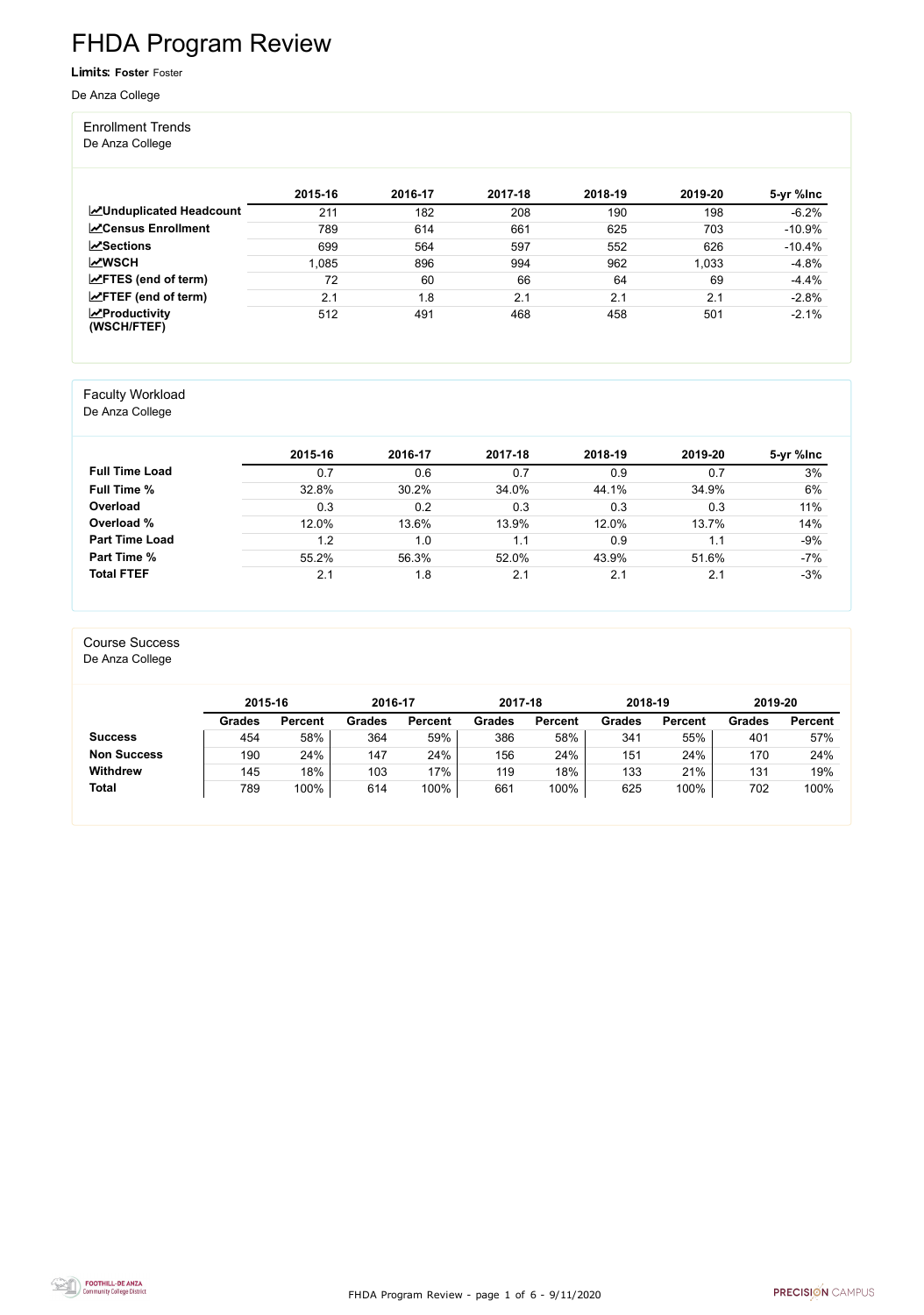FHDA Program Review - page 2 of 6 - 9/11/2020



### Course Success for African American, Latinx, and Filipinx Students

### Course Success for Asian, Native American, Pacific Islander, White, and Decline to State Students

|                    | 2015-16       |                | 2016-17       |                | 2017-18 |                | 2018-19       |                | 2019-20       |                |
|--------------------|---------------|----------------|---------------|----------------|---------|----------------|---------------|----------------|---------------|----------------|
|                    | <b>Grades</b> | <b>Percent</b> | <b>Grades</b> | <b>Percent</b> | Grades  | <b>Percent</b> | <b>Grades</b> | <b>Percent</b> | <b>Grades</b> | <b>Percent</b> |
| <b>Success</b>     | 313           | 58%            | 230           | 54%            | 293     | 58%            | 231           | 53%            | 267           | 55%            |
| <b>Non Success</b> | 122           | 23%            | 113           | 27%            | 124     | 25%            | 109           | 25%            | 129           | 27%            |
| <b>Withdrew</b>    | 103           | 19%            | 80            | 19%            | 89      | 18%            | 96            | 22%            | 89            | 18%            |
| <b>Total</b>       | 538           | 100%           | 423           | 100%           | 506     | 100%           | 436           | 100%           | 485           | 100%           |

|                    | 2015-16       |                | 2016-17       |                | 2017-18       |                | 2018-19       |                | 2019-20       |                |
|--------------------|---------------|----------------|---------------|----------------|---------------|----------------|---------------|----------------|---------------|----------------|
|                    | <b>Grades</b> | <b>Percent</b> | <b>Grades</b> | <b>Percent</b> | <b>Grades</b> | <b>Percent</b> | <b>Grades</b> | <b>Percent</b> | <b>Grades</b> | <b>Percent</b> |
| <b>Success</b>     | 141           | 56%            | 134           | 70%            | 93            | 60%            | 110           | 58%            | 134           | 62%            |
| <b>Non Success</b> | 68            | 27%            | 34            | 18%            | 32            | 21%            | 42            | 22%            | 41            | 19%            |
| <b>Withdrew</b>    | 42            | 17%            | 23            | 12%            | 30            | 19%            | 37            | 20%            | 42            | 19%            |
| <b>Total</b>       | 251           | 100%           | 191           | 100%           | 155           | 100%           | 189           | 100%           | 217           | 100%           |
|                    |               |                |               |                |               |                |               |                |               |                |

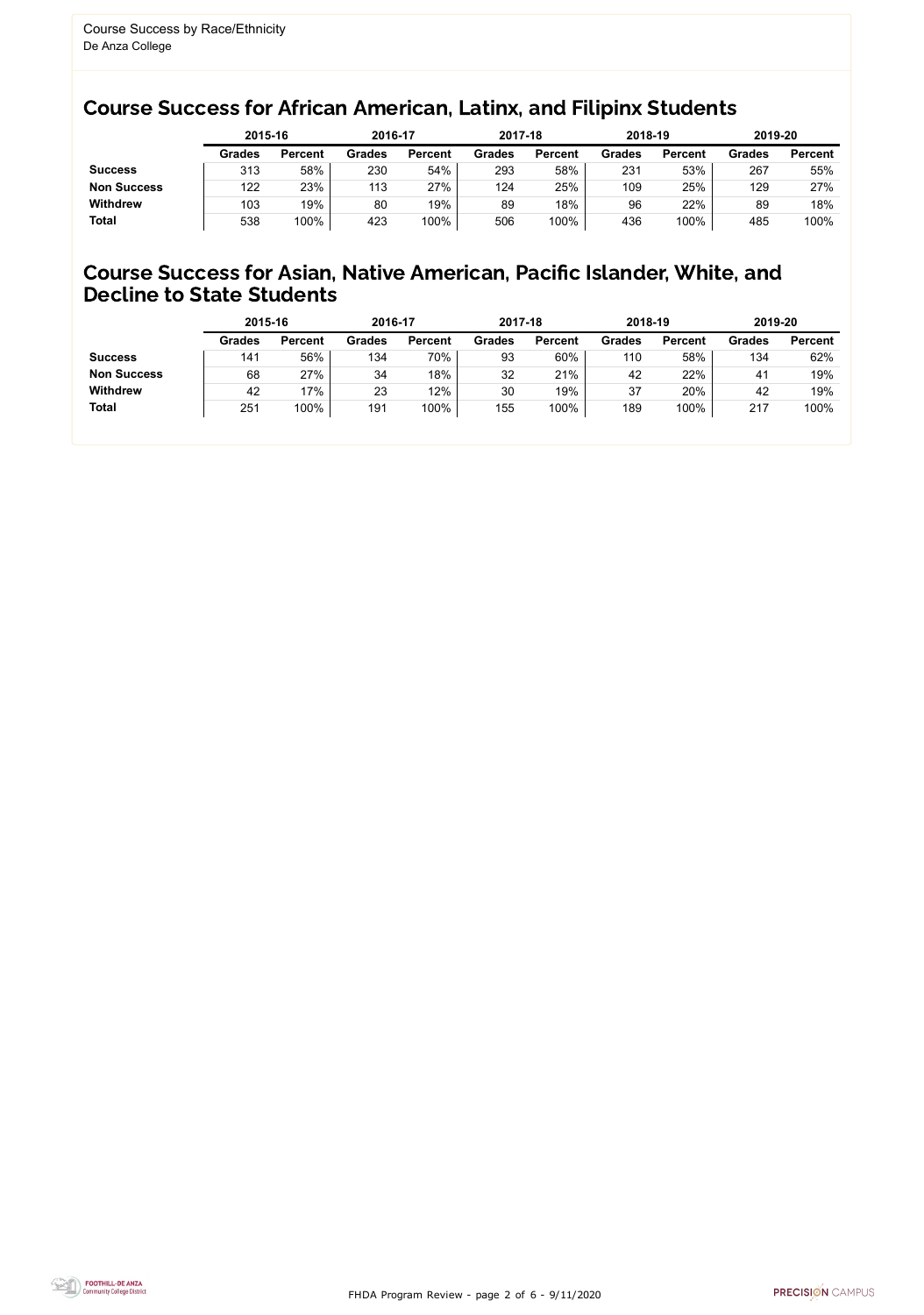

Some courses may continue to be listed but no longer have data due to renumbering or because the course was not offered in the past five years.



### by Gender

|                     |     | 2015-16        |     | 2016-17        |     | 2017-18        | 2018-19 |                | 2019-20 |                |
|---------------------|-----|----------------|-----|----------------|-----|----------------|---------|----------------|---------|----------------|
|                     | Enr | <b>Percent</b> | Enr | <b>Percent</b> | Enr | <b>Percent</b> | Enr     | <b>Percent</b> | Enr     | <b>Percent</b> |
| Female              | 435 | 55%            | 360 | 59%            | 374 | 57%            | 365     | 58%            | 468     | 67%            |
| <b>Male</b>         | 354 | 45%            | 252 | 41%            | 287 | 43%            | 252     | 40%            | 227     | 32%            |
| <b>Not Reported</b> |     | 0%             | າ   | 0%             |     | 0%             | 8       | $1\%$          |         | $1\%$          |
| <b>Total</b>        | 789 | 100%           | 614 | 100%           | 661 | 100%           | 625     | 100%           | 703     | 100%           |

## by Ethnicity

|                         | 2015-16 |                |     | 2016-17        |     | 2017-18        |     | 2018-19        | 2019-20 |                |
|-------------------------|---------|----------------|-----|----------------|-----|----------------|-----|----------------|---------|----------------|
|                         | Enr     | <b>Percent</b> | Enr | <b>Percent</b> | Enr | <b>Percent</b> | Enr | <b>Percent</b> | Enr     | <b>Percent</b> |
| <b>African American</b> | 206     | 26%            | 149 | 24%            | 171 | 26%            | 135 | 22%            | 127     | 18%            |
| <b>Asian</b>            | 75      | 10%            | 64  | 10%            | 42  | 6%             | 48  | 8%             | 42      | 6%             |
| <b>Filipinx</b>         | 15      | 2%             | 20  | 3%             | 34  | 5%             | 40  | 6%             | 29      | 4%             |
| Latinx                  | 317     | 40%            | 254 | 41%            | 301 | 46%            | 261 | 42%            | 329     | 47%            |
| <b>Native American</b>  | 25      | 3%             | 18  | 3%             | 4   | $1\%$          | 6   | 1%             | 23      | 3%             |
| <b>Pacific Islander</b> | 0       | $0\%$          | 4   | $1\%$          | 4   | $1\%$          | 6   | $1\%$          | 4       | $1\%$          |
| <b>White</b>            | 144     | 18%            | 102 | 17%            | 100 | 15%            | 124 | 20%            | 139     | 20%            |
| <b>Decline to State</b> |         | $1\%$          | 3   | $0\%$          | 5   | $1\%$          | 5   | $1\%$          | 10      | $1\%$          |
| <b>Total</b>            | 789     | 100%           | 614 | 100%           | 661 | 100%           | 625 | 100%           | 703     | 100%           |

### by Age

|              | 2015-16 |                |     | 2016-17        |     | 2017-18        | 2018-19 |                | 2019-20 |                |
|--------------|---------|----------------|-----|----------------|-----|----------------|---------|----------------|---------|----------------|
|              | Enr     | <b>Percent</b> | Enr | <b>Percent</b> | Enr | <b>Percent</b> | Enr     | <b>Percent</b> | Enr     | <b>Percent</b> |
| 19 or less   | 178     | 23%            | 77  | 13%            | 112 | 17%            | 129     | 21%            | 119     | 17%            |
| $20 - 24$    | 386     | 49%            | 360 | 59%            | 348 | 53%            | 270     | 43%            | 328     | 47%            |
| 25-39        | 192     | 24%            | 155 | 25%            | 181 | 27%            | 181     | 29%            | 236     | 34%            |
| $40 +$       | 33      | 4%             | 22  | 4%             | 20  | 3%             | 45      | 7%             | 20      | 3%             |
| <b>Total</b> | 789     | 100%           | 614 | 100%           | 661 | 100%           | 625     | 100%           | 703     | 100%           |

## by Education Level

|                           | 2015-16 |                |     | 2016-17        |     | 2017-18        |     | 2018-19        | 2019-20 |                |
|---------------------------|---------|----------------|-----|----------------|-----|----------------|-----|----------------|---------|----------------|
|                           | Enr     | <b>Percent</b> | Enr | <b>Percent</b> | Enr | <b>Percent</b> | Enr | <b>Percent</b> | Enr     | <b>Percent</b> |
| <b>Bachelor or higher</b> | 3       | 0%             | 10  | 2%             | 21  | 3%             | 11  | 2%             | 4       | $1\%$          |
| <b>Associate</b>          | 11      | $1\%$          | 13  | 2%             | 13  | 2%             | 15  | 2%             |         | 2%             |
| <b>HS/Equivalent</b>      | 734     | 93%            | 559 | 91%            | 595 | 90%            | 583 | 93%            | 656     | 93%            |
| <b>All Other</b>          | 41      | 5%             | 32  | 5%             | 32  | 5%             | 16  | 3%             | 26      | 4%             |
| <b>Total</b>              | 789     | 100%           | 614 | 100%           | 661 | 100%           | 625 | 100%           | 703     | 100%           |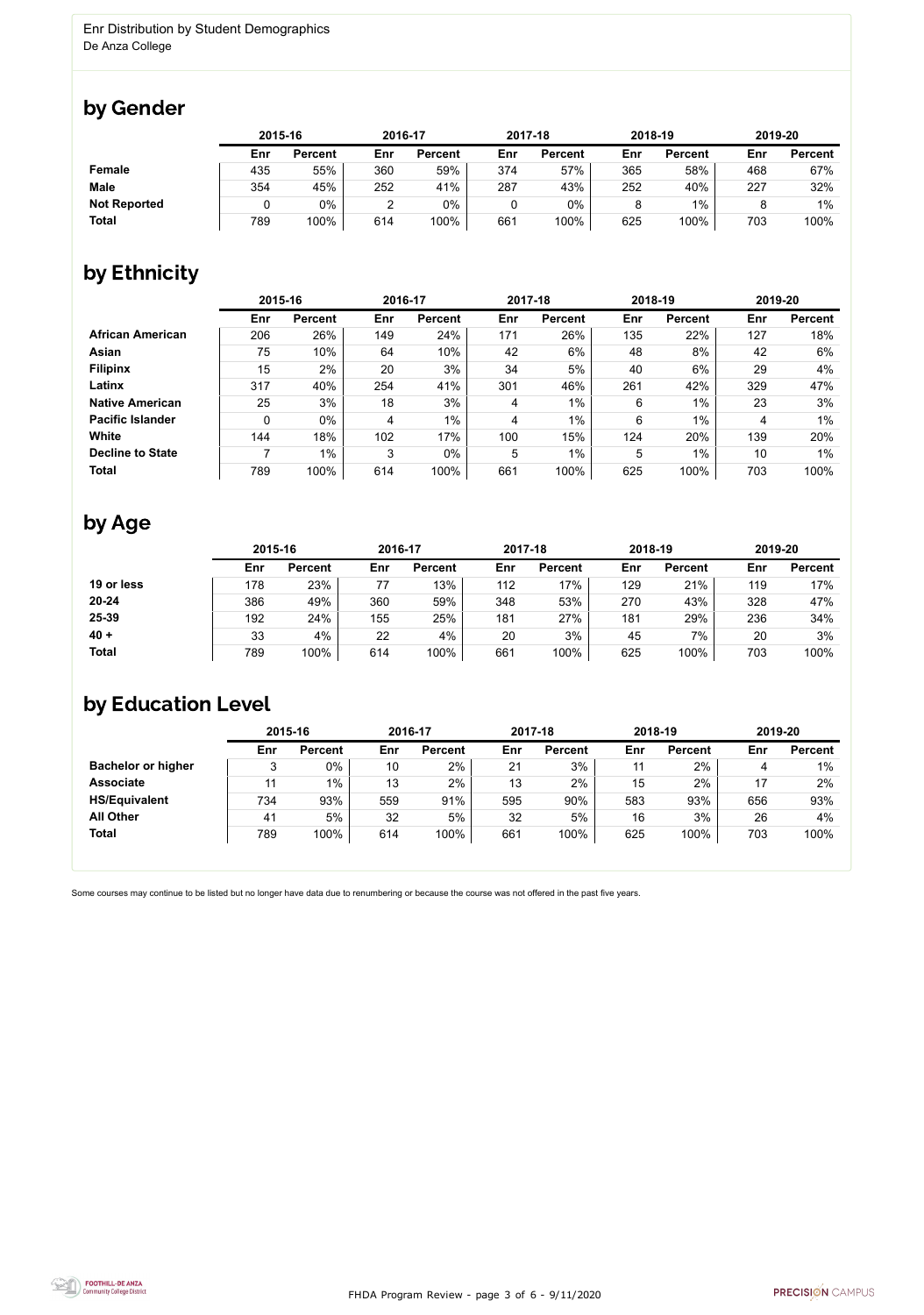FHDA Program Review - page 4 of 6 - 9/11/2020



#### Success Rates by Gender De Anza College

|                     |               | 2019-20                              |               |                |               |                 |               |                |  |  |  |  |  |  |
|---------------------|---------------|--------------------------------------|---------------|----------------|---------------|-----------------|---------------|----------------|--|--|--|--|--|--|
|                     |               | <b>Non Success</b><br><b>Success</b> |               |                |               | <b>Withdrew</b> | <b>Total</b>  |                |  |  |  |  |  |  |
|                     | <b>Grades</b> | <b>Percent</b>                       | <b>Grades</b> | <b>Percent</b> | <b>Grades</b> | <b>Percent</b>  | <b>Grades</b> | <b>Percent</b> |  |  |  |  |  |  |
| <b>Female</b>       | 280           | 60%                                  | 104           | 22%            | 83            | 18%             | 467           | 100%           |  |  |  |  |  |  |
| <b>Male</b>         | 117           | 52%                                  | 64            | 28%            | 46            | 20%             | 227           | 100%           |  |  |  |  |  |  |
| <b>Not Reported</b> | 4             | 50%                                  |               | 25%            |               | 25%             | 8             | 100%           |  |  |  |  |  |  |
| All                 | 401           | 57%                                  | 170           | 24%            | 131           | 19%             | 702           | 100%           |  |  |  |  |  |  |

|                     |                | 2018-19        |                    |                |                 |                |               |                |  |  |  |  |  |  |
|---------------------|----------------|----------------|--------------------|----------------|-----------------|----------------|---------------|----------------|--|--|--|--|--|--|
|                     | <b>Success</b> |                | <b>Non Success</b> |                | <b>Withdrew</b> |                |               | <b>Total</b>   |  |  |  |  |  |  |
|                     | <b>Grades</b>  | <b>Percent</b> | <b>Grades</b>      | <b>Percent</b> | <b>Grades</b>   | <b>Percent</b> | <b>Grades</b> | <b>Percent</b> |  |  |  |  |  |  |
| <b>Female</b>       | 221            | 61%            | 69                 | 19%            | 75              | 21%            | 365           | 100%           |  |  |  |  |  |  |
| <b>Male</b>         | 118            | 47%            | 77                 | 31%            | 57              | 23%            | 252           | 100%           |  |  |  |  |  |  |
| <b>Not Reported</b> |                | 25%            | 5                  | 63%            |                 | 13%            |               | 100%           |  |  |  |  |  |  |
| All                 | 341            | 55%            | 151                | 24%            | 133             | 21%            | 625           | 100%           |  |  |  |  |  |  |

|                     |                | 2017-18        |                    |                |                 |                |               |                |  |  |  |  |  |  |
|---------------------|----------------|----------------|--------------------|----------------|-----------------|----------------|---------------|----------------|--|--|--|--|--|--|
|                     | <b>Success</b> |                | <b>Non Success</b> |                | <b>Withdrew</b> |                | <b>Total</b>  |                |  |  |  |  |  |  |
|                     | <b>Grades</b>  | <b>Percent</b> | <b>Grades</b>      | <b>Percent</b> | <b>Grades</b>   | <b>Percent</b> | <b>Grades</b> | <b>Percent</b> |  |  |  |  |  |  |
| Female              | 217            | 58%            | 90                 | 24%            | 67              | 18%            | 374           | 100%           |  |  |  |  |  |  |
| <b>Male</b>         | 169            | 59%            | 66                 | 23%            | 52              | 18%            | 287           | 100%           |  |  |  |  |  |  |
| <b>Not Reported</b> | 0              | N/A            |                    | N/A            | 0               | N/A            | U             | 100%           |  |  |  |  |  |  |
| All                 | 386            | 58%            | 156                | 24%            | 119             | 18%            | 661           | 100%           |  |  |  |  |  |  |

|                     |               |                                                                         |               | 2016-17        |               |                |               |                |  |  |
|---------------------|---------------|-------------------------------------------------------------------------|---------------|----------------|---------------|----------------|---------------|----------------|--|--|
|                     |               | <b>Withdrew</b><br><b>Non Success</b><br><b>Total</b><br><b>Success</b> |               |                |               |                |               |                |  |  |
|                     | <b>Grades</b> | <b>Percent</b>                                                          | <b>Grades</b> | <b>Percent</b> | <b>Grades</b> | <b>Percent</b> | <b>Grades</b> | <b>Percent</b> |  |  |
| Female              | 216           | 60%                                                                     | 95            | 26%            | 49            | 14%            | 360           | 100%           |  |  |
| <b>Male</b>         | 148           | 59%                                                                     | 52            | 21%            | 52            | 21%            | 252           | 100%           |  |  |
| <b>Not Reported</b> | 0             | $0\%$                                                                   |               | 0%             |               | 100%           |               | 100%           |  |  |
| All                 | 364           | 59%                                                                     | 147           | 24%            | 103           | 17%            | 614           | 100%           |  |  |

|                     |               |                                                                         |               | 2015-16        |               |                |               |                |  |  |
|---------------------|---------------|-------------------------------------------------------------------------|---------------|----------------|---------------|----------------|---------------|----------------|--|--|
|                     |               | <b>Withdrew</b><br><b>Total</b><br><b>Non Success</b><br><b>Success</b> |               |                |               |                |               |                |  |  |
|                     | <b>Grades</b> | <b>Percent</b>                                                          | <b>Grades</b> | <b>Percent</b> | <b>Grades</b> | <b>Percent</b> | <b>Grades</b> | <b>Percent</b> |  |  |
| <b>Female</b>       | 251           | 58%                                                                     | 110           | 25%            | 74            | 17%            | 435           | 100%           |  |  |
| <b>Male</b>         | 203           | 57%                                                                     | 80            | 23%            | 71            | 20%            | 354           | 100%           |  |  |
| <b>Not Reported</b> |               | N/A                                                                     | 0             | N/A            | 0             | N/A            |               | 100%           |  |  |
| All                 | 454           | 58%                                                                     | 190           | 24%            | 145           | 18%            | 789           | 100%           |  |  |

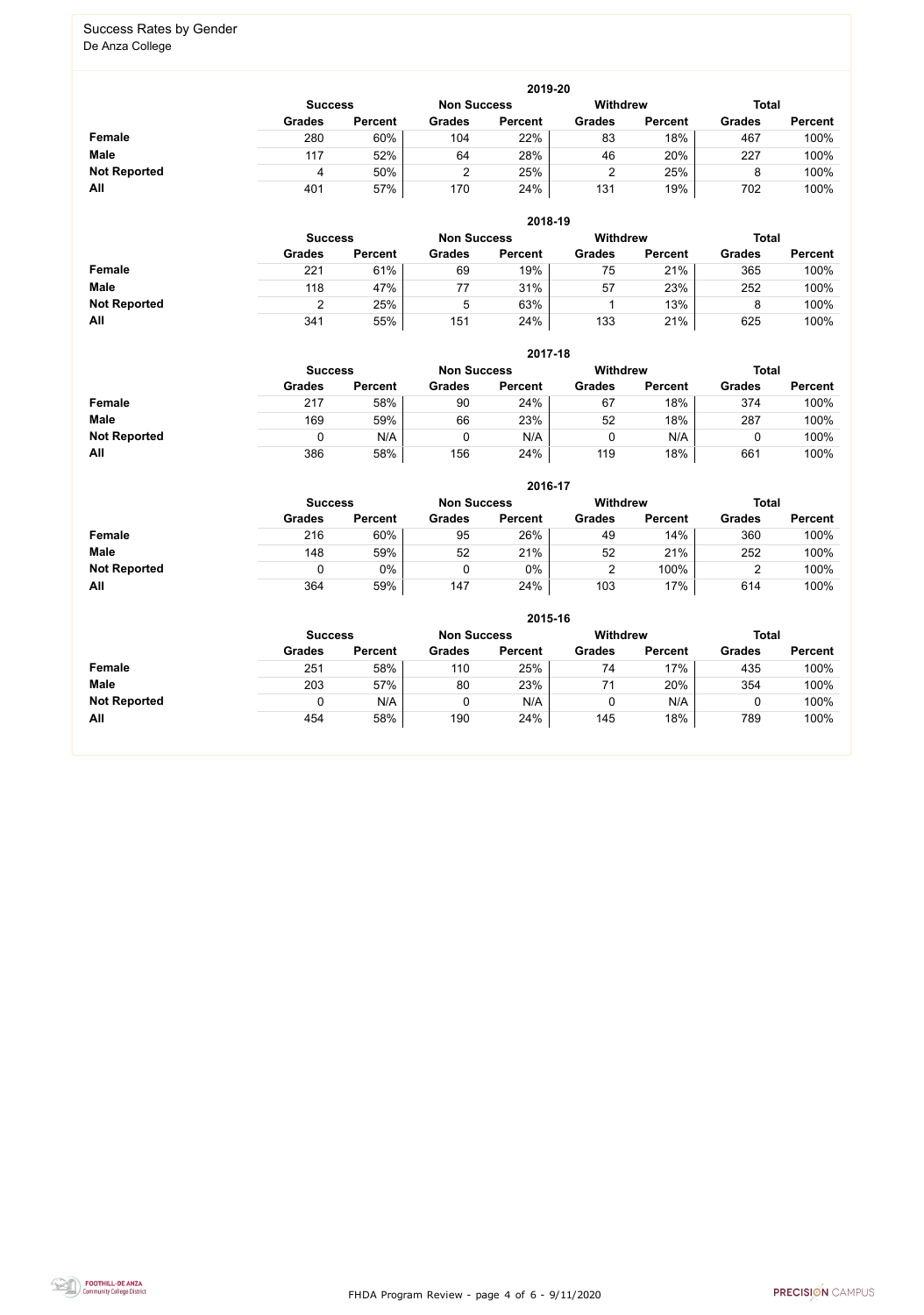FHDA Program Review - page 5 of 6 - 9/11/2020



# Success Rates by Age

De Anza College

|            |                                      |                |               | 2019-20        |                 |                |               |                |
|------------|--------------------------------------|----------------|---------------|----------------|-----------------|----------------|---------------|----------------|
|            | <b>Non Success</b><br><b>Success</b> |                |               |                | <b>Withdrew</b> |                | <b>Total</b>  |                |
|            | <b>Grades</b>                        | <b>Percent</b> | <b>Grades</b> | <b>Percent</b> | <b>Grades</b>   | <b>Percent</b> | <b>Grades</b> | <b>Percent</b> |
| 19 or less | 60                                   | 50%            | 35            | 29%            | 24              | 20%            | 119           | 100%           |
| $20 - 24$  | 184                                  | 56%            | 89            | 27%            | 55              | 17%            | 328           | 100%           |
| 25-39      | 151                                  | 64%            | 40            | 17%            | 44              | 19%            | 235           | 100%           |
| $40 +$     | 6                                    | 30%            | 6             | 30%            | 8               | 40%            | 20            | 100%           |
| <b>All</b> | 401                                  | 57%            | 170           | 24%            | 131             | 19%            | 702           | 100%           |

| 2018-19 |  |
|---------|--|
|---------|--|

|            | <b>Success</b> |                |                 | <b>Non Success</b> |               | <b>Withdrew</b> | <b>Total</b>  |                |
|------------|----------------|----------------|-----------------|--------------------|---------------|-----------------|---------------|----------------|
|            | <b>Grades</b>  | <b>Percent</b> | <b>Grades</b>   | <b>Percent</b>     | <b>Grades</b> | <b>Percent</b>  | <b>Grades</b> | <b>Percent</b> |
| 19 or less | 67             | 52%            | 30              | 23%                | 32            | 25%             | 129           | 100%           |
| $20 - 24$  | 139            | 51%            | 72              | 27%                | 59            | 22%             | 270           | 100%           |
| 25-39      | 114            | 63%            | 39              | 22%                | 28            | 15%             | 181           | 100%           |
| $40 +$     | 21             | 47%            | 10              | 22%                | 14            | 31%             | 45            | 100%           |
| All        | 341            | 55%            | 15 <sup>′</sup> | 24%                | 133           | 21%             | 625           | 100%           |

|            |                                                                         |                |               | 2017-18        |               |                |               |                |  |  |
|------------|-------------------------------------------------------------------------|----------------|---------------|----------------|---------------|----------------|---------------|----------------|--|--|
|            | <b>Withdrew</b><br><b>Total</b><br><b>Non Success</b><br><b>Success</b> |                |               |                |               |                |               |                |  |  |
|            | <b>Grades</b>                                                           | <b>Percent</b> | <b>Grades</b> | <b>Percent</b> | <b>Grades</b> | <b>Percent</b> | <b>Grades</b> | <b>Percent</b> |  |  |
| 19 or less | 64                                                                      | 57%            | 31            | 28%            | 17            | 15%            | 112           | 100%           |  |  |
| $20 - 24$  | 202                                                                     | 58%            | 87            | 25%            | 59            | 17%            | 348           | 100%           |  |  |
| 25-39      | 105                                                                     | 58%            | 36            | 20%            | 40            | 22%            | 181           | 100%           |  |  |
| $40 +$     | 15                                                                      | 75%            | 2             | 10%            | 3             | 15%            | 20            | 100%           |  |  |
| All        | 386                                                                     | 58%            | 156           | 24%            | 119           | 18%            | 661           | 100%           |  |  |

|            |                                                                         |                |               | 2016-17        |               |                |               |                |
|------------|-------------------------------------------------------------------------|----------------|---------------|----------------|---------------|----------------|---------------|----------------|
|            | <b>Withdrew</b><br><b>Total</b><br><b>Non Success</b><br><b>Success</b> |                |               |                |               |                |               |                |
|            | <b>Grades</b>                                                           | <b>Percent</b> | <b>Grades</b> | <b>Percent</b> | <b>Grades</b> | <b>Percent</b> | <b>Grades</b> | <b>Percent</b> |
| 19 or less | 38                                                                      | 49%            | 24            | 31%            | 15            | 19%            | 77            | 100%           |
| $20 - 24$  | 216                                                                     | 60%            | 84            | 23%            | 60            | 17%            | 360           | 100%           |
| 25-39      | 95                                                                      | 61%            | 35            | 23%            | 25            | 16%            | 155           | 100%           |
| $40 +$     | 15                                                                      | 68%            | 4             | 18%            | 3             | 14%            | 22            | 100%           |
| <b>All</b> | 364                                                                     | 59%            | 147           | 24%            | 103           | 17%            | 614           | 100%           |

|            |                                                         |                |               | 2015-16        |               |                |               |                |
|------------|---------------------------------------------------------|----------------|---------------|----------------|---------------|----------------|---------------|----------------|
|            | <b>Withdrew</b><br><b>Non Success</b><br><b>Success</b> |                |               |                |               |                |               |                |
|            | <b>Grades</b>                                           | <b>Percent</b> | <b>Grades</b> | <b>Percent</b> | <b>Grades</b> | <b>Percent</b> | <b>Grades</b> | <b>Percent</b> |
| 19 or less | 111                                                     | 62%            | 44            | 25%            | 23            | 13%            | 178           | 100%           |
| $20 - 24$  | 210                                                     | 54%            | 94            | 24%            | 82            | 21%            | 386           | 100%           |
| 25-39      | 117                                                     | 61%            | 42            | 22%            | 33            | 17%            | 192           | 100%           |
| $40 +$     | 16                                                      | 48%            | 10            | 30%            |               | 21%            | 33            | 100%           |
| All        | 454                                                     | 58%            | 190           | 24%            | 145           | 18%            | 789           | 100%           |